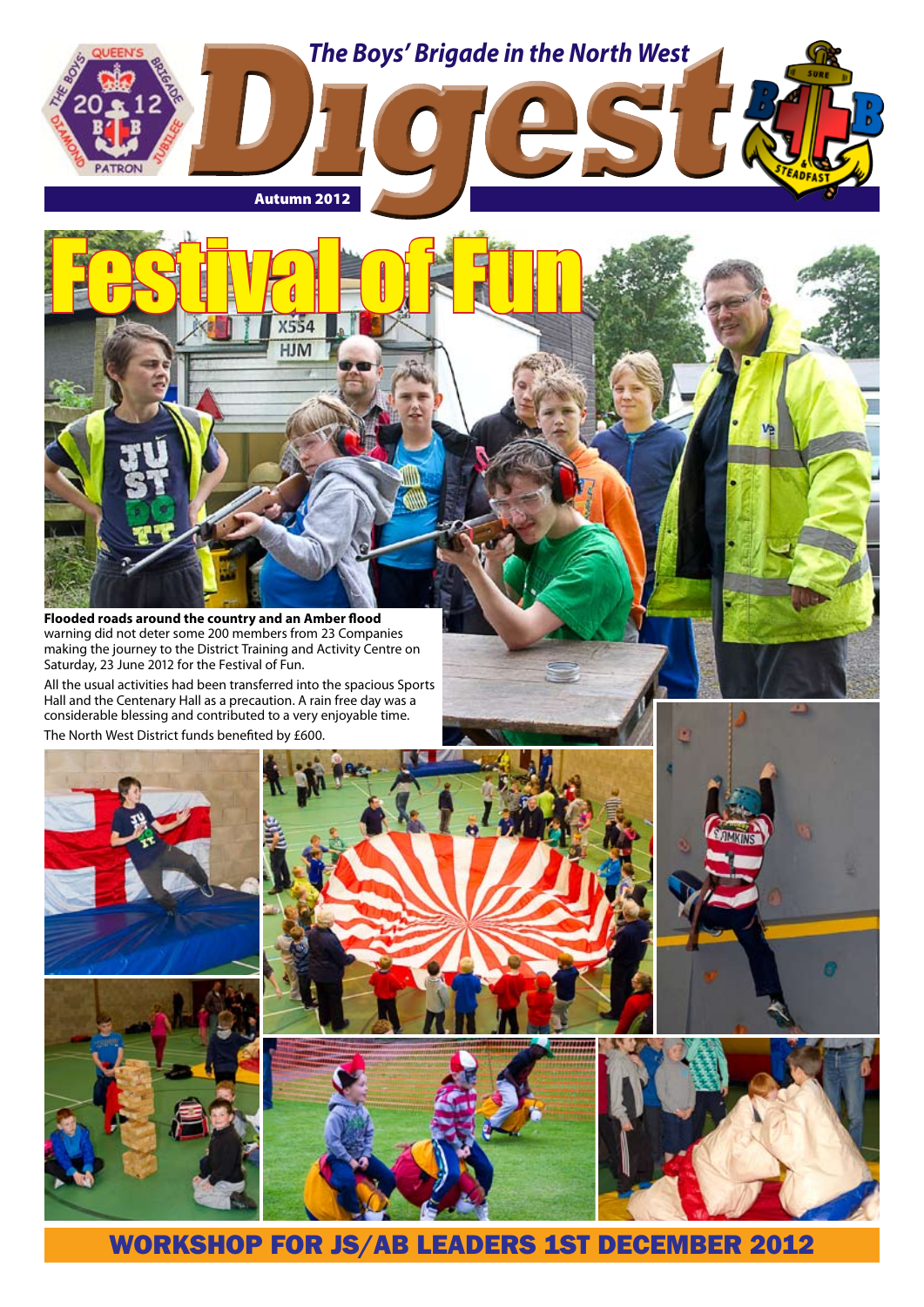# 10% in 2012

**Some years ago a Brigade Secretary claimed he could double the strength of the Brigade overnight, when asked how, he replied "that each member bring another with him".**

My own experience was that my best friend encouraged me to join the Brigade something for which I am eternally grateful since it was to be the beginning of my journey of faith. The July Gazette reveals there is to be a new badge awarded to members who bring a friend.

As we approach the new session with a commitment to grow strengths by 10% let us do so in partnership with our churches mindful that childhood influences are often lasting. Through imaginative and prayerful recruiting methods let us give every young person in our communities the opportunity to join us.

It is equally important that we should seek to find new adult leaders. Do we do enough to get interested persons involved? At the same time we must make sure we take good care of our existing leaders always taking time to encourage them and make best use of their time.

> In his service *Alan McLoughlin District President*

# FIIN CONTINI



# Derby Colours Dedication

**At a service held in the Parish Church of All Saints, Childwall on Sunday, 1 July** the Earl of Derby DL presented new colours to the Liverpool Battalion emblazoned with his family crest to replace colours gifted to the Battalion by his forebear the 18th Earl in 1971. During the course of the service awards were presented to 30 officers of the Battalion. An offertory taken at the service amounted to £200 and was donated to "Donnas Dream House.





# **Matthew goes** the second mile

**Staff Sgt. Matthew Prior 1st**  Burton in Kendal *(St James Parish)* was asked by the Olympic Torch run organiser to run an extra section through Bolton-le-Sands and to "put a spurt on" which he cheerfully did.





# FLOWER FESTIVAL

Members of 6th Liverpool (St Oswald's Parish) created a floral display for the Church flower festival.





Members of the 10th Southport *(Marshside Methodist)* invited members of the 5th Southport Girls' Brigade to join them for a Queen's Diamond Jubilee Celebration party followed by messy games.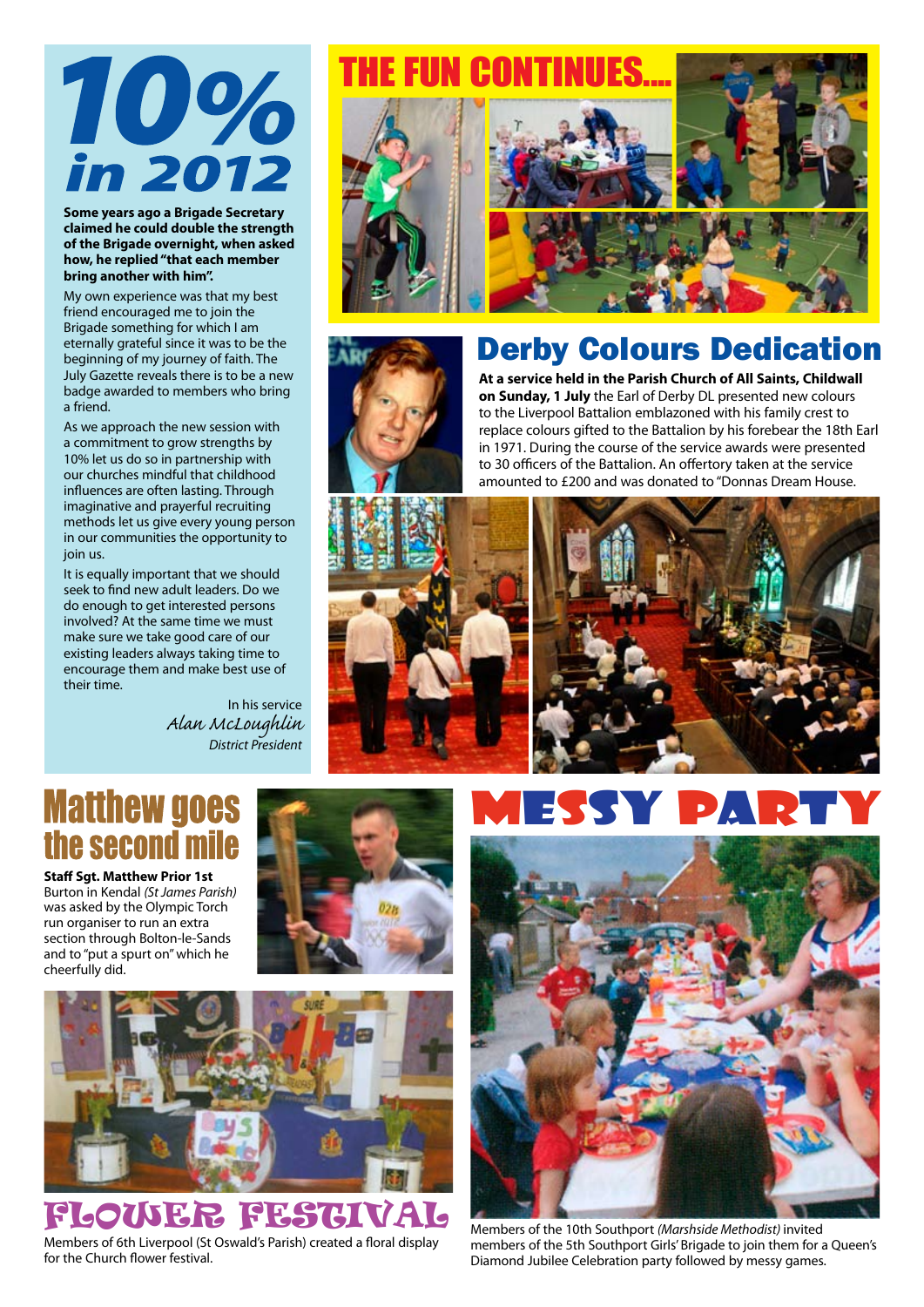

# **Junior and Anchor Sections of**

1st Elworth *(Mount Pleasant Methodist)* with the model of a giant cupcake made to advertise Cup Cake Day at the Annual Elworth Methodist Art & Craft Exhibition.

# **Derbyshire Well Dressings**



**The ancient tradition of well dressing emanated from a pagan** custom of making sacrifice to the gods of wells and water. It was later adopted by the Christian church as giving thanks for the gift of water. 1st Chapel-en-le-Frith *(Townend Methodist)* chose to create a floral decoration with the Queens Jubilee badge.

# Her Majesty's Diamond Jubilee and The Boys' Brigade



**The Brigade has been privileged to have her Majesty as our Patron**  throughout her reign and to commemorate Her Majesties Diamond Jubilee four young men will convey the loyal greetings of the Brigade to her Majesty at Balmoral Castle. Her Majesty's reply will be sealed in a Baton to be carried by BB members throughout the British Isles to reach London for the Annual meeting of the Brigade Council on 15 September.

The Baton will arrive in the North West District at Uppermill, Oldham on Saturday, 1 September and will proceed by way of Manchester and Liverpool arriving in Middlewich on the 3 September from there it will be handed to the North Staffs Battalion.

# **DISTRICT Art competition**

Thank you to all the Boys/Companies who participated – Well done! Thanks also Mrs Hazel Armstrong of 1st Oswaldtwistle for judging the exhibits.

| Certa et Stabilis                            | <b>Boys Brigade</b>          | 2. | JS    |  |
|----------------------------------------------|------------------------------|----|-------|--|
| Add important meeting days and<br>time here. | Your name here               | 3. | JS    |  |
|                                              |                              | 4. | CS(J) |  |
|                                              |                              | 5. | CS(J) |  |
|                                              |                              | 6. | CS(S) |  |
| New hour brande org.uk                       | Montenship card<br>2013-2014 | 7. | CS(S) |  |

| <b>Class</b>   | <b>Section</b>             | <b>Entries</b> | <b>Topic</b>                | <b>First Place</b>                           | <b>Second Place</b>                         | <b>Third Place</b>                          |
|----------------|----------------------------|----------------|-----------------------------|----------------------------------------------|---------------------------------------------|---------------------------------------------|
| 1.             | <b>AB</b>                  | 36             | <b>Colour Bible Picture</b> | <b>Thomas Maunder</b><br>8th Wigan           | Oliver Hagan<br><b>7th Southport</b>        | <b>Connor West</b><br><b>1st Southport</b>  |
| $\mathfrak{Z}$ | JS.                        | 17             | <b>Colour Bible Picture</b> | Liam Houghton<br>10th Liverpool              | Jordan Stafford<br>7th Southport            | <b>Nathan Morris</b><br>4th Runcorn         |
| 3.             | JS.                        | 12             | <b>BB Badge Freehand</b>    | <b>Archie Rimmer</b><br><b>1st Southport</b> | Jordan Stafford<br>7th Southport            | <b>Tyler Tomlinson</b><br>10th Over Wyre    |
| 4.             | CS(J)                      | $\overline{3}$ | <b>Design Charity Card</b>  | <b>Joseph Brolly</b><br><b>7th Southport</b> | <b>Stephen North</b><br>7th Southport       | <b>Daniel Wilcox</b><br>7th Southport       |
| 5.             | (S <sub>(</sub> <i>J</i> ) | 9              | <b>B.B.Poster/Flier</b>     | <b>Joseph Brolly</b><br>7th Southport        | <b>Connor Burke</b><br>10th Liverpool       | <b>Ben Shallcroft</b><br><b>4th Runcorn</b> |
| 6.             | CS(S)                      | $\overline{2}$ | <b>Tee-shirt Design</b>     | <b>Thomas North</b><br><b>7th Southport</b>  | <b>Matthew Hall</b><br><b>7th Southport</b> |                                             |
| 7.             | CS(S)                      | 3              | <b>BB Membership Card</b>   | <b>Thomas North</b><br><b>7th Southport</b>  | <b>Matthew Hall</b><br><b>7th Southport</b> | <b>Liam Overend</b><br><b>4th Runcorn</b>   |